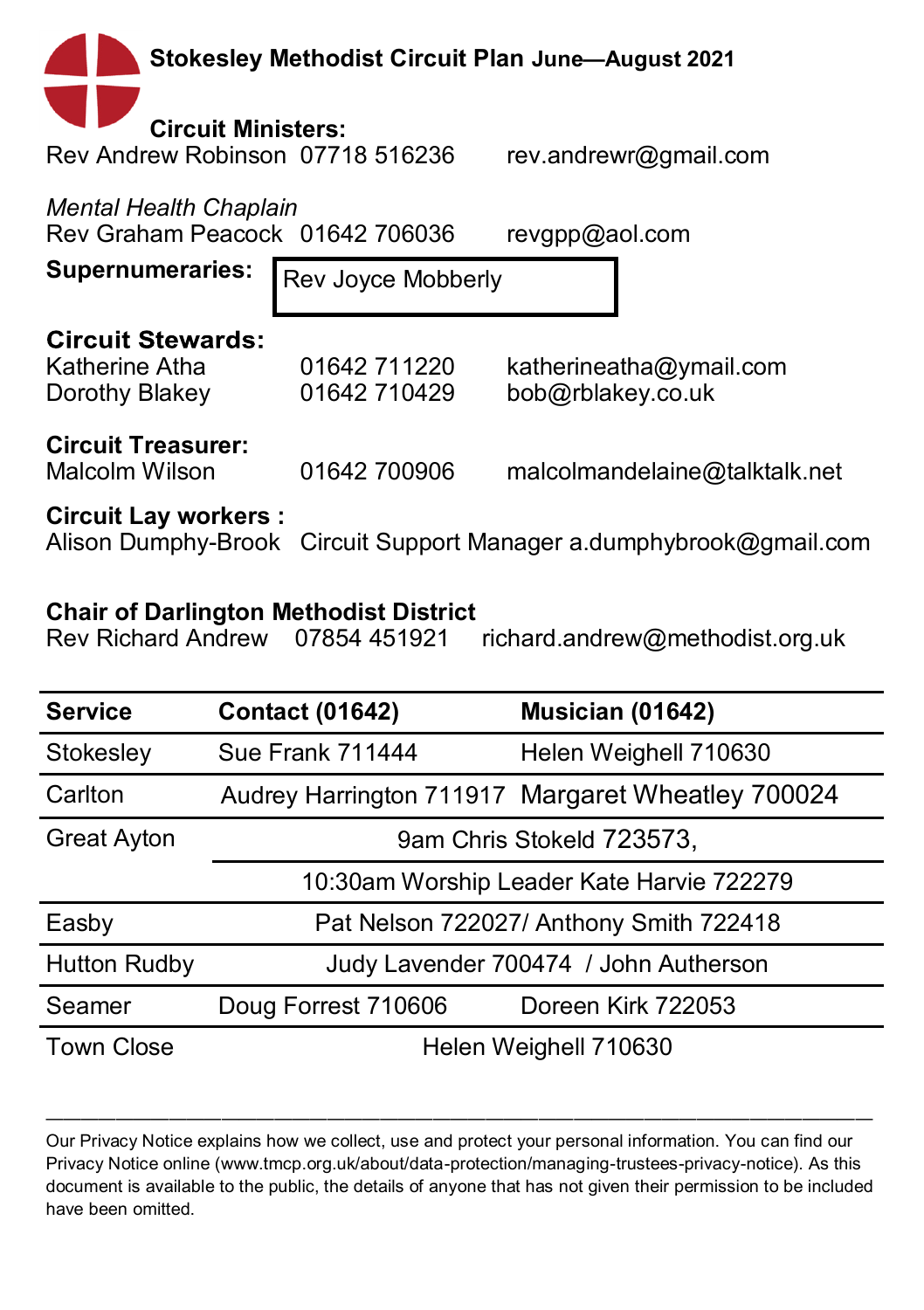|                       |                   | 6th Jun<br>10th OT | 13th Jun<br>11th OT | 20th Jun<br>12th OT | 27th Jun<br>13th OT | 4th Jul<br>14th OT | 11<br>15th     |
|-----------------------|-------------------|--------------------|---------------------|---------------------|---------------------|--------------------|----------------|
| <b>Stokesley</b>      | 10:30 am          | Robinson<br>HC     | Hunt                | Kirk                | LA                  | Robinson<br>HC     | Hu             |
| <b>Carlton</b>        | 10:30 am          | LA                 | Sills               | Robinson<br>HC      | Campy               | Sills              | Ca             |
| <b>Great Ayton</b>    | 10:30 am          | Atha               | Jackson             | LA                  | Robinson<br>HC      | Hudson             |                |
| Easby                 | 10:30 am          | LA                 |                     |                     |                     | Atha               |                |
| Easby                 | 2:00 pm           |                    | Jackson             | Robinson<br>HC      | Kirk                |                    | H <sub>i</sub> |
| Hutton Rudby 10:00 am |                   | LA                 | Robinson<br>HC      | Sills               | Kirk                | Kirk               | H              |
| Seamer                | 10:30 am          | LA                 | Kirk                | Haigh               | Hudson              | LA                 | Rob            |
| HC                    | Holy Communion    |                    |                     |                     |                     |                    |                |
| LA                    | Local Arrangement |                    |                     |                     |                     |                    |                |
|                       |                   |                    |                     |                     |                     |                    |                |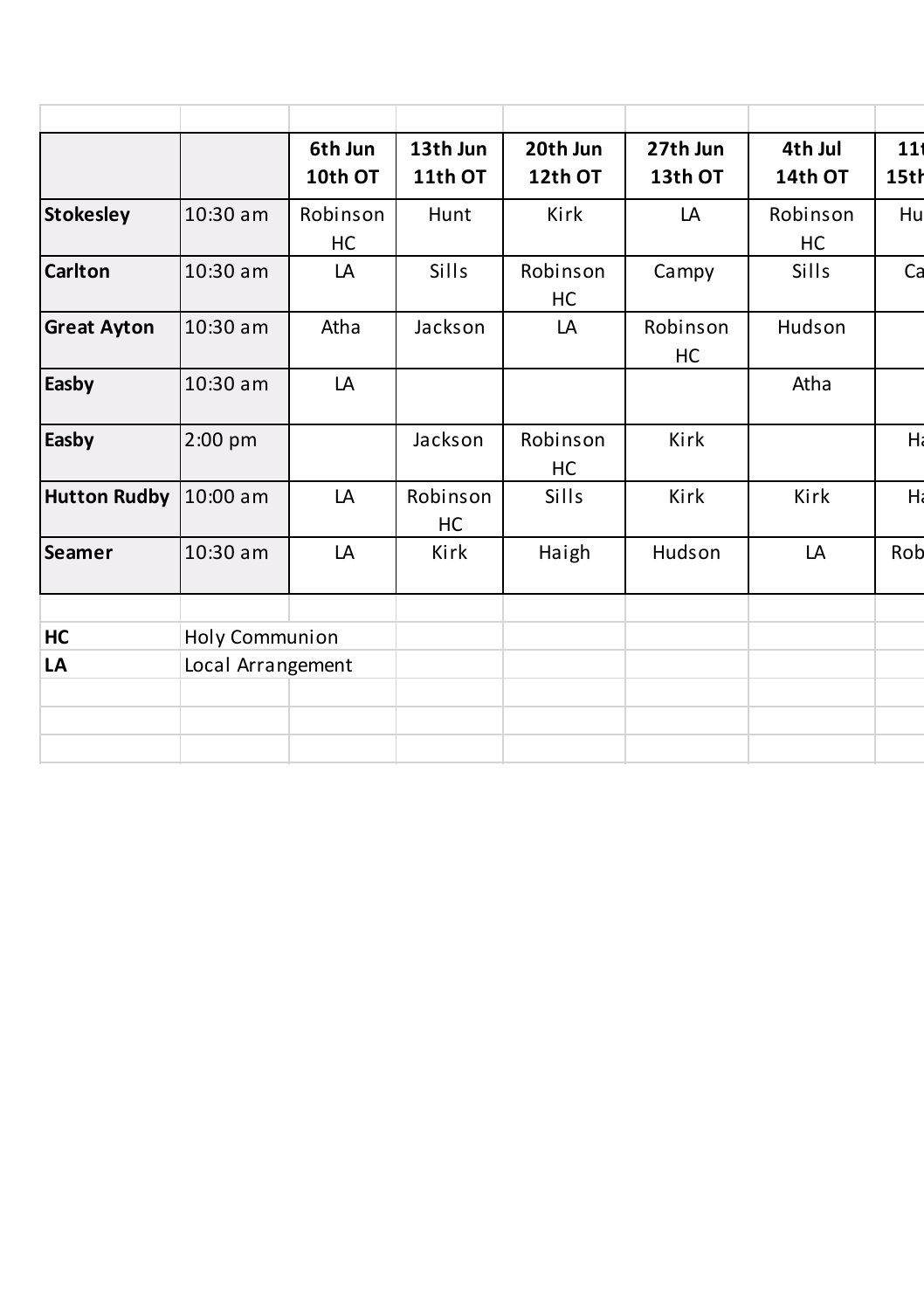| th Jul<br>in OT | 18th Jul<br>16th OT | 25th Jul<br>17th OT | 1st Aug<br>18th OT | 8th Aug<br>19th OT | 15th Aug<br>20th OT | 22nd Aug<br>21st OT | 29th Aug<br>22nd OT |
|-----------------|---------------------|---------------------|--------------------|--------------------|---------------------|---------------------|---------------------|
| dson            | LA                  | Atha                | Robinson<br>HC     | Kirk               | LA                  | LA                  | Hunt                |
| mpy             | LA                  | Wilson              | Wilson             | LA                 | LA                  | Atha                | Kirk                |
| LA              | Hunt                | Jackson             | Hopwood            | LA                 | Atha                | Robinson<br>HC      | Hopwood             |
|                 |                     |                     | LA                 |                    |                     |                     |                     |
| aigh            | LA                  | Jackson             |                    | Haigh              | LA                  | Robinson<br>HC      | Kirk                |
| aigh            | LA                  | Robinson<br>HC      | Atha               | LA                 | LA                  | Hudson              |                     |
| inson<br>HC     | Campy               | Kirk                | LA                 | Haigh              | Wilson              | LA                  | Robinson<br>HC      |
|                 |                     |                     |                    |                    |                     |                     |                     |
|                 |                     |                     |                    |                    |                     |                     |                     |
|                 |                     |                     |                    |                    |                     |                     |                     |
|                 |                     |                     |                    |                    |                     |                     |                     |
|                 |                     |                     |                    |                    |                     |                     |                     |